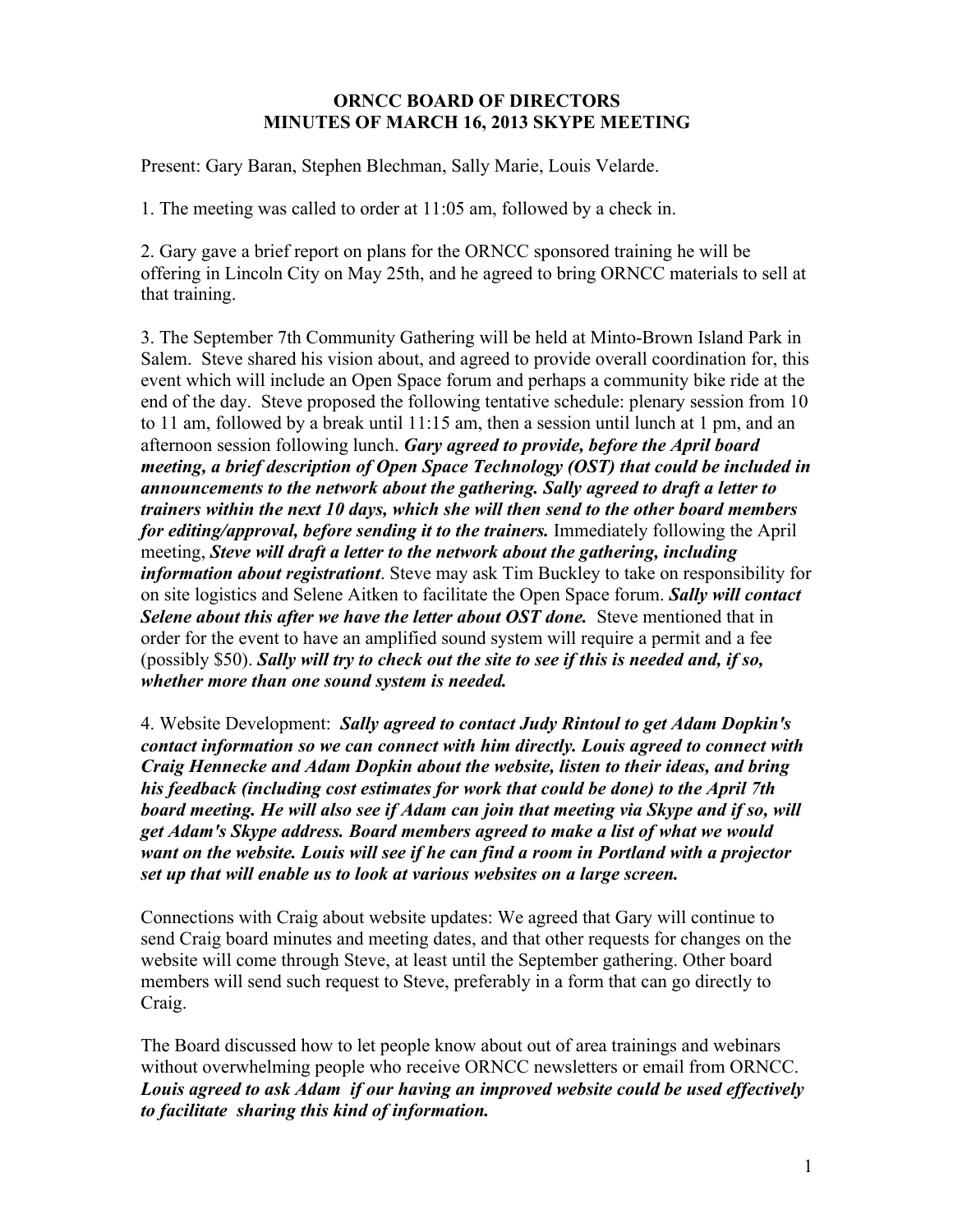5. The Board updated its meeting schedule as follows:

\*May 19th--Portland (in a public space that Louis finds or at Steve's house)

\*June 29th-30th Yachats at Sally's house.

\*August 11th --Salem (or Eugene as an alternate)

## **6. Action Items from Previous Meetings (only those remaining incomplete are still in bold and italics):**

*a. Craig agreed to provide board members with a draft application form for funding requests to ORNCC, based on the policy adopted in at the November 2012 meeting, and to provide this draft by the Feb 17th meeting***.**

*b. To facilitate a closer connection between the Board and Sarah Peyton, who edits ORNCC newsletters, Sally will invite her to attend the next Board meeting in Portland.* 

*c. Louis agreed to create an ORNCC policy archive by the May 19th meeting. d.* Steve will look for a suitable outdoor space for an ORNCC sponsored gathering to be held on the Saturday or Sunday following Labor Day. He will also ask Tim Buckley if he and Elaine Hultengren would be willing to focalize this gathering. STEVE FOUND A SUITABLE SITE, A PARK IN SALEM, WHICH HE RESERVED. TIM SAID HE WOULD BE WILLING TO SERVE ON A COMMITTEE TO SUPPORT THE GATHERING BUT WAS NOT WILLING TO PROVIDE OVERALL COORDINATION.

*e.* Sally will arrange for a report about the January 19th, 2013 gathering, with photos, to be sent to those on our email list. DONE *Sally will also email the people who signed up for the "NVC in Schools" group to give them the contact information of the others and to encourage them to create a work group around this topic, and invite them to request ORNCC to post notices on the website that could help the group achieve its goals.*

*f.* Gary agreed to draft a message outlining what ORNCC expects from local organizers (which he will first share with the Board) of ORNCC sponsored training and to begin to work with Rose Jade to set up a day long training on some Saturday in the Newport/Lincoln City area, for which ORNCC would supply a trainer. GARY CONTACTED ROSE JADE AND LET HER KNOW WHAT'S NEEDED TO ORGANIZE A TRAINING; ONE HAS BEEN SCHEDULED FOR SATURDAY, MAY 25TH IN LINCOLN CITY. GARY WILL BE THE TRAINER AS PER BOARD AGREEMENT, OFFERING HIS SERVICES AT NO COST TO ORNCC, AND HE WILL CONTINUE TO WORK WITH ROSE ON DETAILS. THE BOARD APPROVED COVERING SOME OF HIS EXPENSES.

g. The Board agreed that Gary will ask Craig to add to the website summaries of ORNCC accomplishments from 2010 through 2012.DONE

h. Gary will notify Tina about its decision to continue with its current policy of providing funding support only for certified trainers. DONE.

*i. Each board member will review Craig's recent email about the website and try to come up with a clear definition of our target population and how we can use the website to reach those people.*